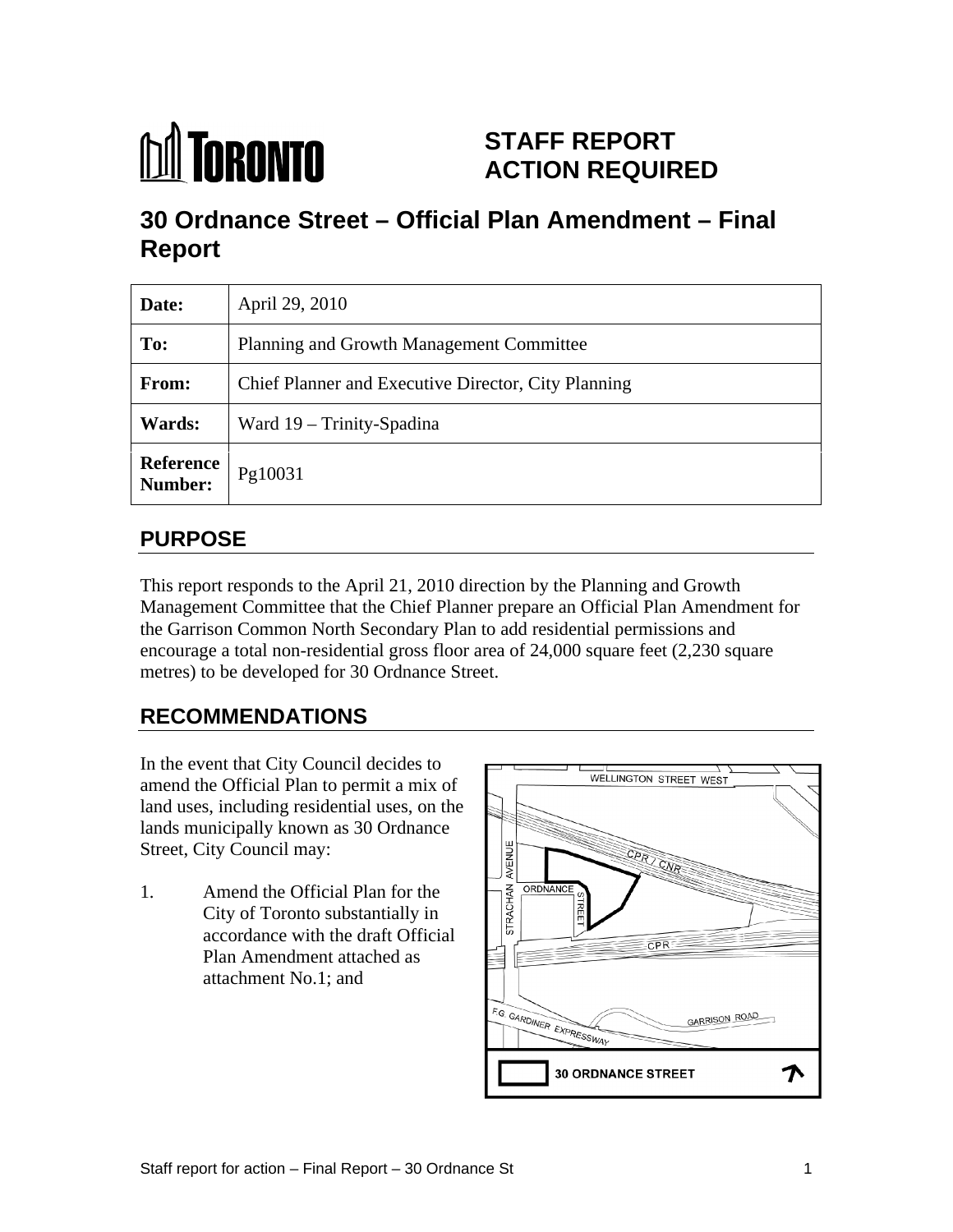2. Authorize the City Solicitor to make such stylistic and technical changes to the draft Official Plan Amendment as may be required.

#### **Financial Impact**

The recommendations in this report have no financial impact.

### **BACKGROUND**

On April 21, 2010, the Planning and Growth Management Committee considered a Refusal Report prepared by Planning staff regarding an Official Plan Amendment application to permit the conversion of employment lands to a mix of uses, including residential uses, on lands known as 11, 25 and 30 Ordnance Street and 45 Strachan Avenue (Item PG 37.9). This report reviewed and recommended refusal of the application. The refusal recommendation was based on the fact that the application represented a conversion of employment lands and did not conform to the Province's Growth Plan and the Toronto Official Plan and was not consistent with the Provincial Policy Statement. Approval of the application, without first undertaking a municipal comprehensive review, would be contrary to the interests of the Provincial Policy Statement and the Growth Plan.

Planning and Growth Management Committee has directed that the Chief Planner and Executive Director, for the May 19, 2010 Planning and Growth Management Committee meeting, prepare an Official Plan Amendment to the Garrison Common North Secondary Plan for lands at 30 Ordnance Street to:

- Add residential permissions to 30 Ordnance Street.
- Encourage a total non-residential gross floor area of 24,000 square feet (2,230 square metres) to be developed on the site prior to or concurrent with any residential use.
- Ensure that the non-residential gross floor area of 24,000 square feet (2,230) square metres) supports the Employment Areas policies.
- Encourage linkages to the proposed Fort York Pedestrian and Cycle Bridge from the Ordnance Street triangle.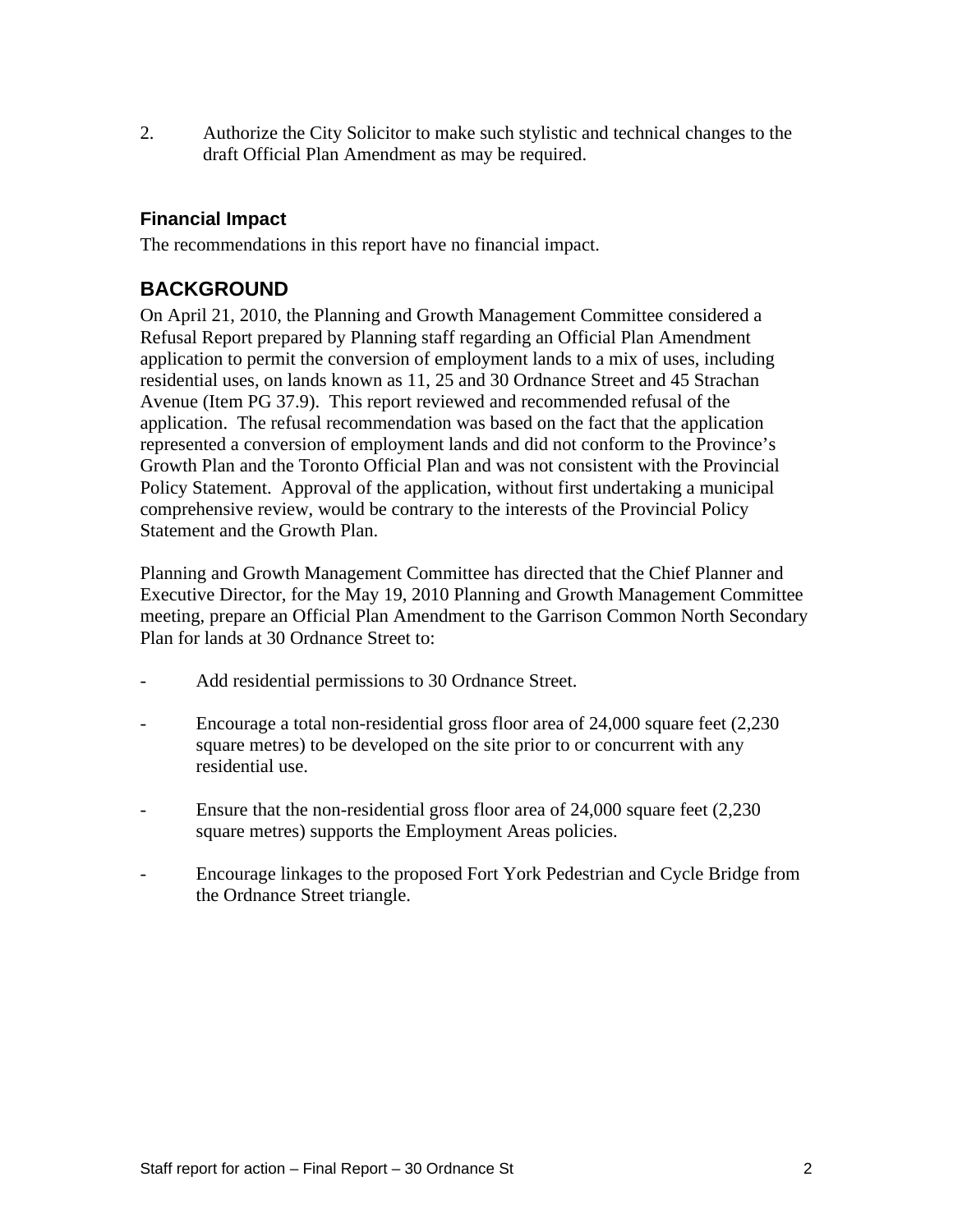### **COMMENTS**

Planning staff have prepared an Official Plan Amendment to the Garrison Common North Secondary Plan respecting the lands at 30 Ordnance Street. A draft of the Official Plan Amendment is appended as Attachment 1 to this report.

## **CONTACT**

Jeff Markowiak, Planner Tel. No. (416) 397-4647 Fax No. (416) 392-1330 E-mail: jmarkow@toronto.ca

## **SIGNATURE**

Gary Wright Chief Planner and Executive Director City Planning Division

(P:\2010\Cluster B\pln\pg\13185370099.doc) - cc

## **ATTACHMENTS**

Attachment 1: Draft Official Plan Amendment

 $\overline{\phantom{a}}$  , we can assume that the contract of  $\overline{\phantom{a}}$  , we can assume that the contract of  $\overline{\phantom{a}}$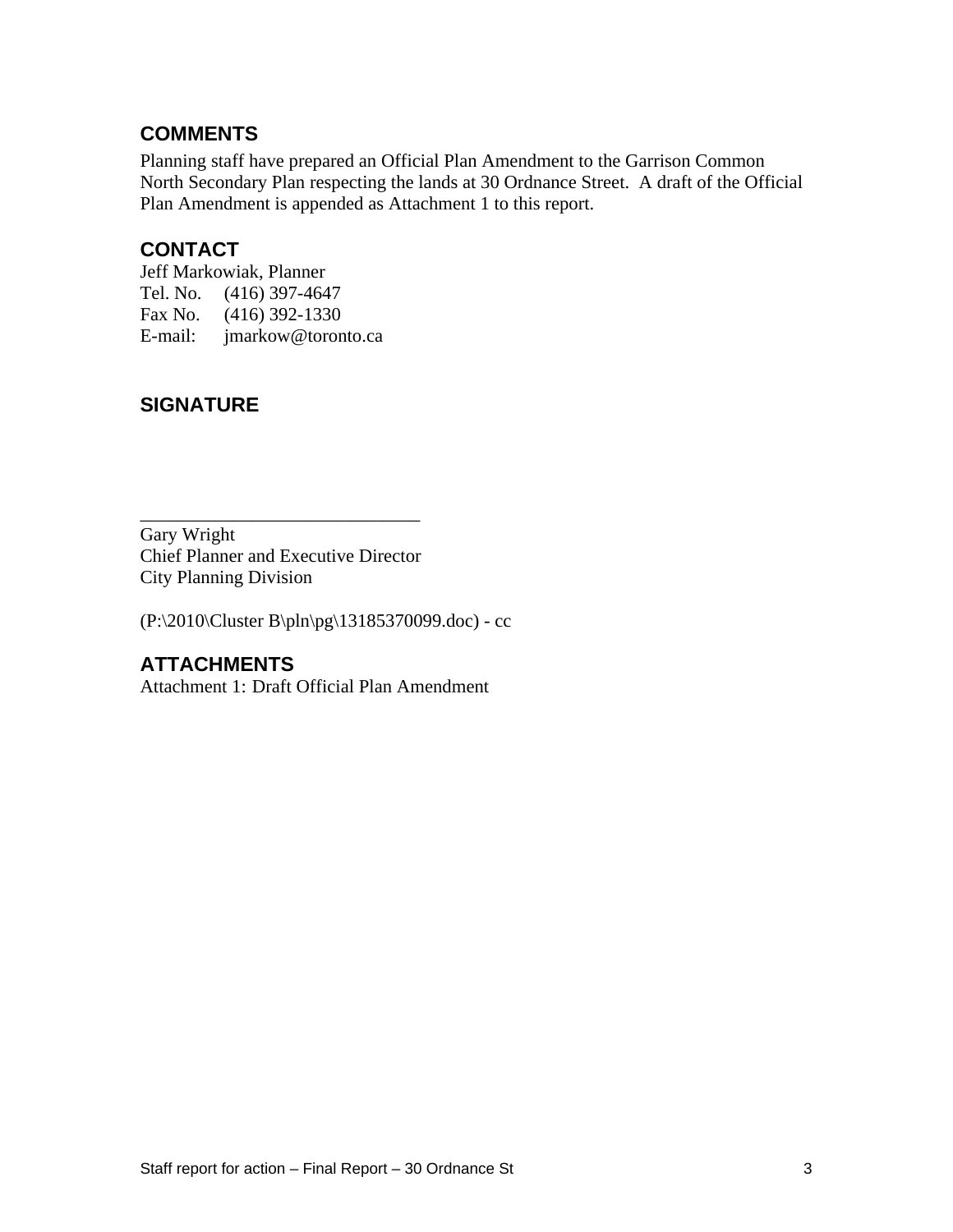#### **Attachment 1: Draft Official Plan Amendment**

#### **Draft Official Plan Amendment as Submitted By the Applicant**

#### **CITY OF TORONTO**

#### **BY-LAW No. XXX-2010**

#### **To adopt Amendment No. 125 of the Official Plan, being an amendment to the provisions of the Official Plan, Chapter 6, Section 14, the Garrison Common North Secondary Plan.**

WHEREAS authority is given to Council by the *Planning Act*, R.S.O. 1990, c.P. 13, as amended, to pass this By-law; and

WHEREAS Council of the City of Toronto has provided adequate information to the public and has held at least one public meeting in accordance with the *Planning Act*.

The Council of the City of Toronto HEREBY ENACTS as follows:

**1.** Amendment No. 125 to the Official Plan, consisting of the attached text and map designated as Schedule "A", is hereby adopted.

ENACTED AND PASSED this day of A.D. 2010.

SANDRA BUSSIN, ULLI S. WATKISS

Speaker City Clerk

(Corporate Seal)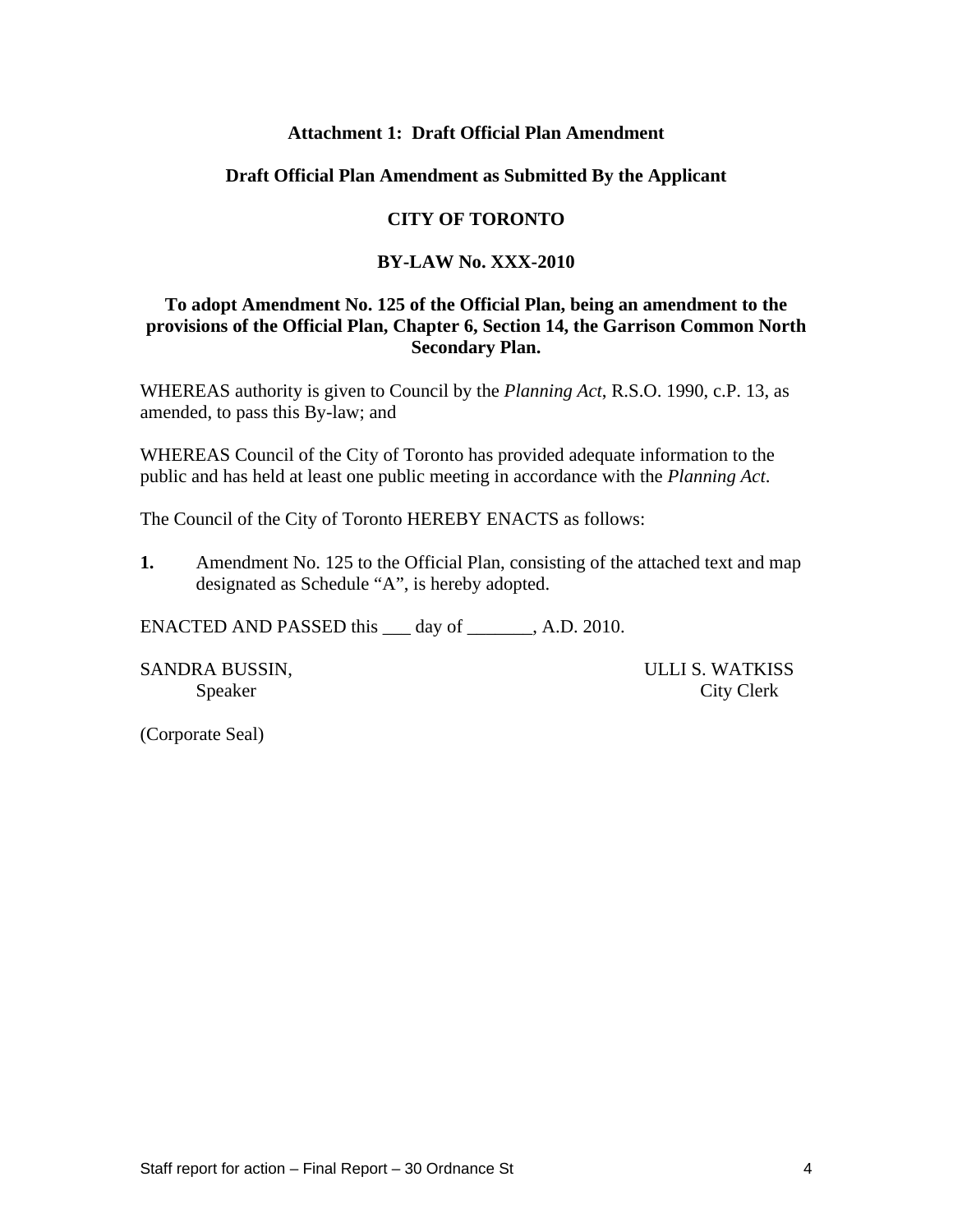#### **SCHEDULE "A"**

#### **AMENDMENT NO. 125 TO THE OFFICIAL PLAN OF THE CITY OF TORONTO GARRISON COMMON NORTH SECONDARY PLAN**

The following text and map constitutes Amendment No. 125 to the City of Toronto Official Plan, being an amendment to the provisions of Chapter 6, Section 14, Garrison Common North Secondary Plan.

#### **OFFICIAL PLAN AMENDMENT**

The Official Plan of the City of Toronto is amended as follows:

- 1. Chapter 6, Section 14 (Garrison Common North Secondary Plan) is amended by adding the following to Section 10, Site and Area Specific Policies:
	- **"7. Area 7**



#### **30 Ordnance Street**